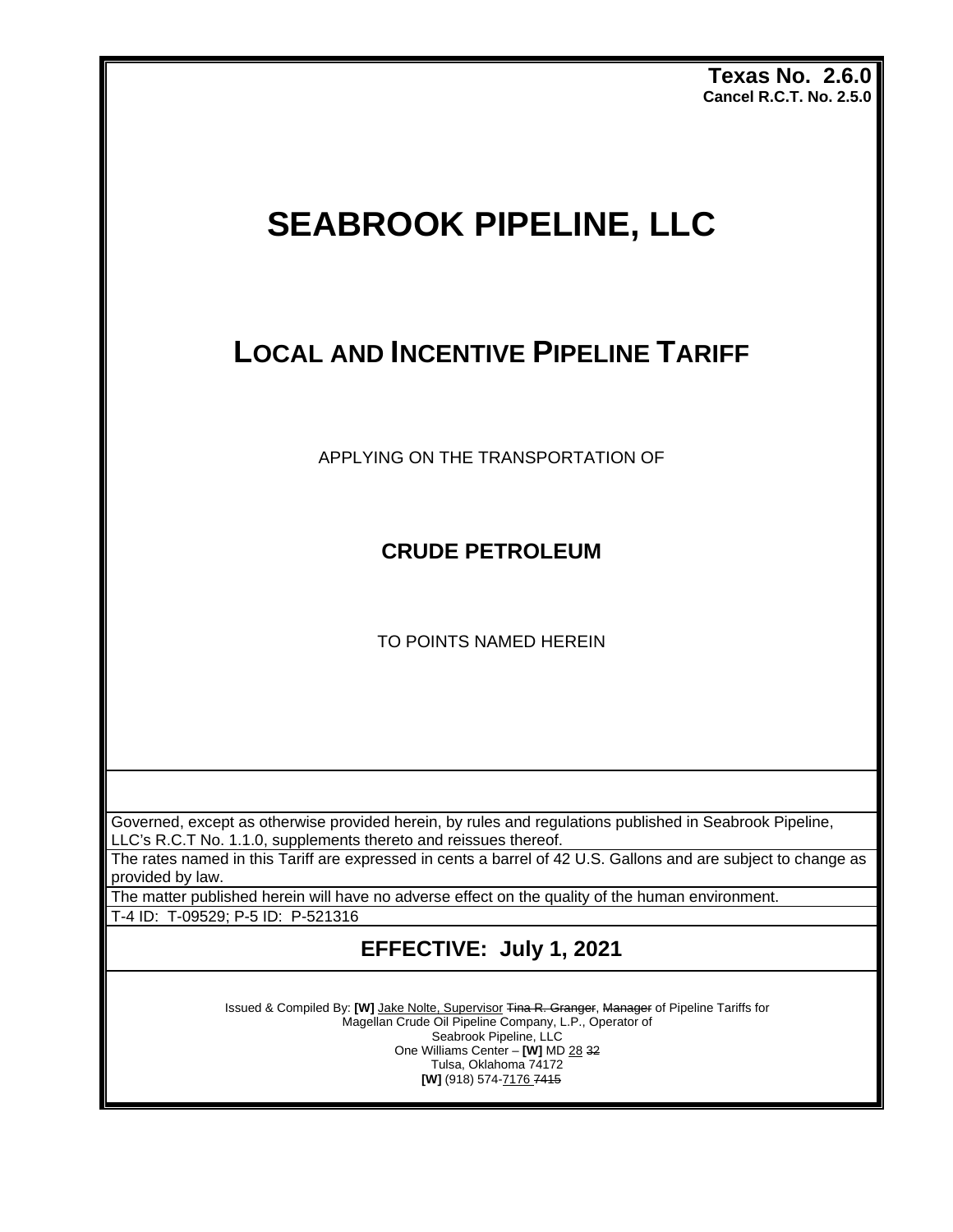#### **TABLE OF RATES** All Rates are for pipeline transportation only.

| <b>ITEM NO.</b> | <b>FROM</b><br>(Origin)                               | TO                                                                | <b>Local Rate</b>                              |  |
|-----------------|-------------------------------------------------------|-------------------------------------------------------------------|------------------------------------------------|--|
|                 |                                                       | (Destination)                                                     | Rate in Cents per barrel<br>of 42 U.S. Gallons |  |
| 100             | Seabrook Terminal, LLC<br>Terminal<br>in Seabrook, TX | Choate Road Jct., TX                                              | [U] 61.11                                      |  |
| 125             | Genoa Jct., TX                                        | Seabrook Terminal in<br>Seabrook, TX<br>[Note 1]                  | $[1]$ 26.17                                    |  |
| 150             | Choate Road Jct., TX                                  | Seabrook Terminal, LLC<br>Terminal<br>in Seabrook, TX<br>[Note 1] | [U] 61.11<br>[Note 2]                          |  |

[Note 1] Shipper tankage shall be required at Destination point.

[Note 2] Participating Shippers (as such term is defined in Section 1 of Item 200) may qualify for incentive rates for this move under the terms of the commitment agreement with Carrier.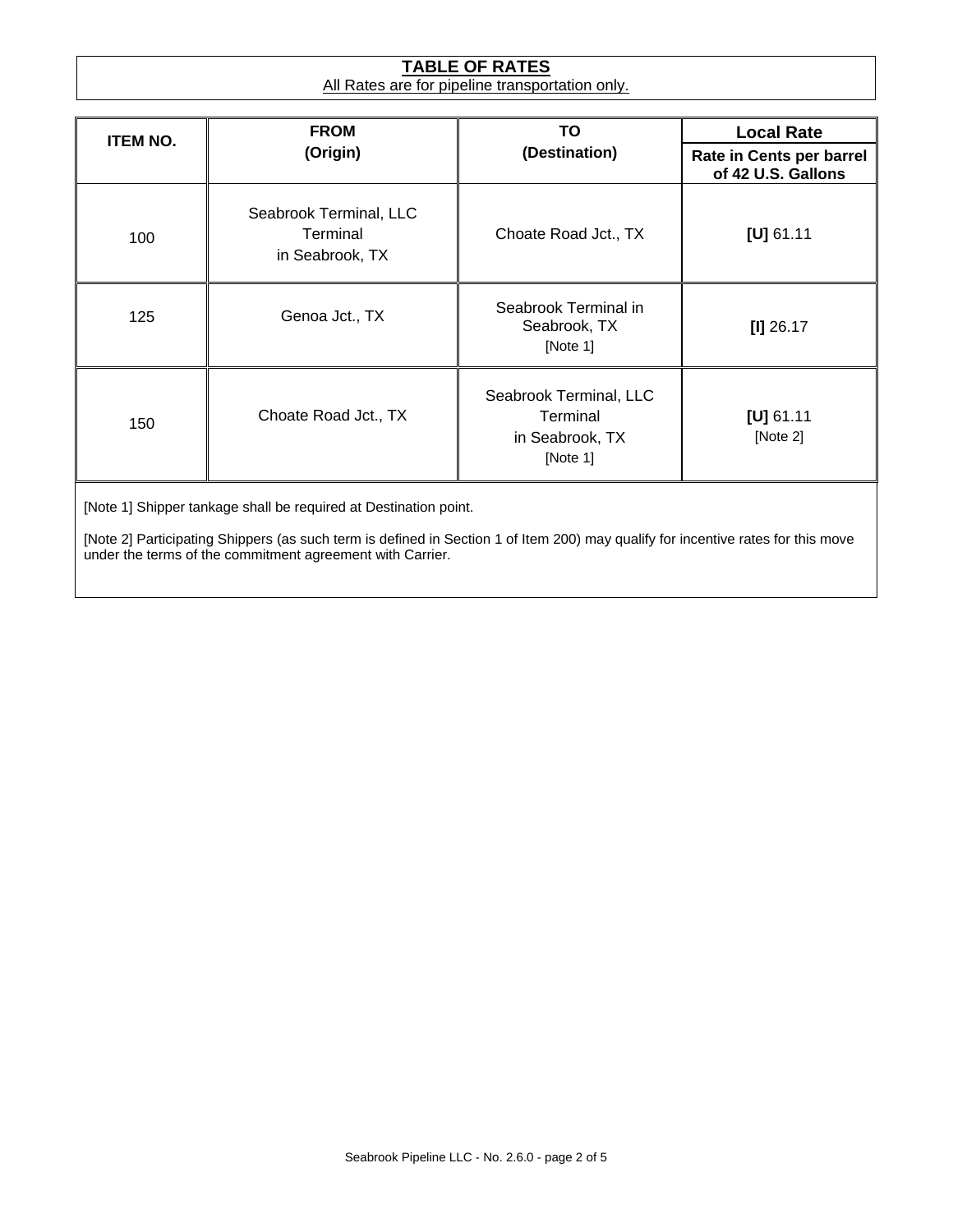**ITEM 190**

#### **INCENTIVE RATES**

*(Rates are In Cents Per Barrel)*

Rates are for Pipeline Transportation Only.

The rates set forth in this Item will apply to deliveries of Crude from the Incentive Origin to the Incentive Destination, as defined below.

For any Shipper who ships and delivers, in its name, the Average Barrels Per Day Per Month set out in the table below, in any calendar month, Carrier will invoice the Shipper at the Incentive Rates set out in the table below. If Shipper does not meet any of the Average Barrel Per Day Per Month Volume Thresholds, Carrier will invoice the Shipper at the rate set out in Item 125 of this tariff.

| <b>FROM</b><br>(Incentive Origin)                                | TO<br>(Incentive Destination) | <b>Volume Thresholds</b><br>(Average Barrels Per Day<br>Per Month) | <b>INCENTIVE RATES</b><br>(Cents Per Barrel) |  |
|------------------------------------------------------------------|-------------------------------|--------------------------------------------------------------------|----------------------------------------------|--|
| Genoa Jct., TX                                                   | Seabrook<br>Terminal in       | $40,000 - 59,999$                                                  | $[U]$ 19.16                                  |  |
|                                                                  | Seabrook, TX<br>[Note 1]      | 60,000 or more                                                     | [U] $15.97$                                  |  |
| [Note 1] Shipper tankage shall be required at Destination point. |                               |                                                                    |                                              |  |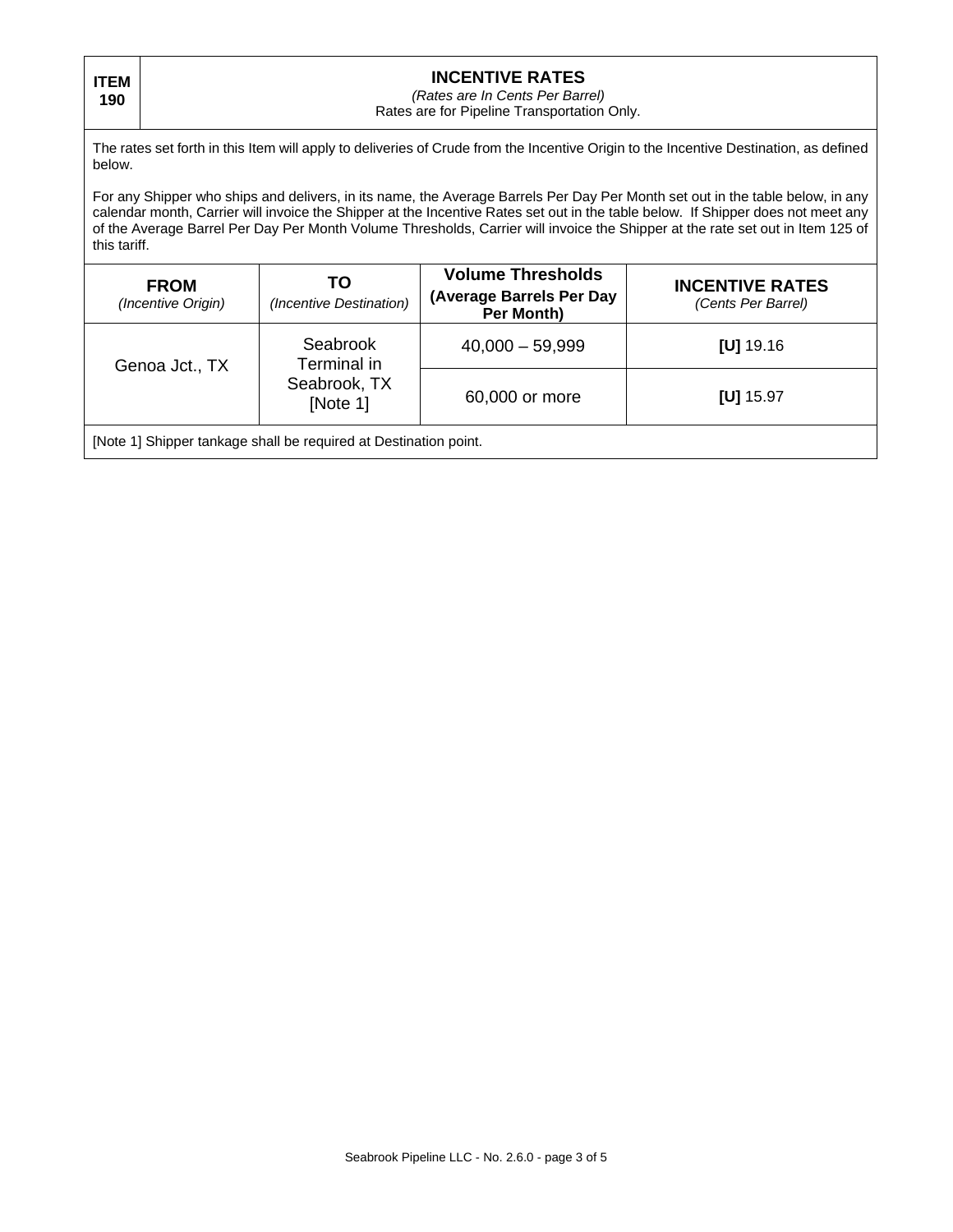### **PIPELINE INCENTIVE PROGRAM**

| <b>ITEM</b> | <b>5-YEAR QUARTERLY INCENTIVE PROGRAM</b><br>FOR COMMITMENT OF AT LEAST 70,000 BPD                                                                                                                                                                                                                                                                                                                                                                                                                                                                                                                                                                                                                                                                                                                                                                                                                                                                                                                     |                                                                                                                          |                                                                                                                                                                                                                                                                                                                                                                                                                                                                                                                                                                                                                                                    |                                             |  |
|-------------|--------------------------------------------------------------------------------------------------------------------------------------------------------------------------------------------------------------------------------------------------------------------------------------------------------------------------------------------------------------------------------------------------------------------------------------------------------------------------------------------------------------------------------------------------------------------------------------------------------------------------------------------------------------------------------------------------------------------------------------------------------------------------------------------------------------------------------------------------------------------------------------------------------------------------------------------------------------------------------------------------------|--------------------------------------------------------------------------------------------------------------------------|----------------------------------------------------------------------------------------------------------------------------------------------------------------------------------------------------------------------------------------------------------------------------------------------------------------------------------------------------------------------------------------------------------------------------------------------------------------------------------------------------------------------------------------------------------------------------------------------------------------------------------------------------|---------------------------------------------|--|
| NO.         | From: Seabrook Terminal, LLC Terminal in Seabrook, TX<br>To: Choate Road Jct., TX                                                                                                                                                                                                                                                                                                                                                                                                                                                                                                                                                                                                                                                                                                                                                                                                                                                                                                                      |                                                                                                                          |                                                                                                                                                                                                                                                                                                                                                                                                                                                                                                                                                                                                                                                    |                                             |  |
|             | 1.                                                                                                                                                                                                                                                                                                                                                                                                                                                                                                                                                                                                                                                                                                                                                                                                                                                                                                                                                                                                     | TX as further defined in paragraph 6 of this Item.                                                                       | Rates set forth in this Item apply to deliveries of Crude Petroleum from the Incentive Rate Origin, defined<br>as Seabrook Terminal, LLC Terminal in Seabrook, TX, to the Incentive Destination of Choate Road Jct.,                                                                                                                                                                                                                                                                                                                                                                                                                               |                                             |  |
|             | Any Shipper desiring to avail itself of the Incentive Rates, as set forth herein must satisfy all of the following<br>provisions to be a "Participating Shipper"<br>Shipper must enter into a prior written commitment with Carrier.<br>The Commitment Term shall be at least sixty (60) months (the "Initial Term"), but may be<br>$\bullet$<br>extended by Participating Shipper in accordance with Paragraph 3 of this Item. The Initial Term<br>is further defined as twenty (20) Contract Quarters. Each Contract Quarter consists of a three<br>(3) calendar month period, and the first Contract Quarter begins on the Service Commencement<br>Date.<br>The Service Commencement Date will be defined in the commitment agreement between Carrier<br>$\bullet$<br>and Shipper.<br>The commitment agreement will require Shipper to make Minimum Quarterly Payments in the<br>$\bullet$<br>amount as specified in Paragraph 4 of this Item, as adjusted pursuant to the commitment<br>agreement. |                                                                                                                          |                                                                                                                                                                                                                                                                                                                                                                                                                                                                                                                                                                                                                                                    |                                             |  |
| 200         | 2.                                                                                                                                                                                                                                                                                                                                                                                                                                                                                                                                                                                                                                                                                                                                                                                                                                                                                                                                                                                                     |                                                                                                                          | In addition to the terms and conditions contained in this Item, all applicable rules and regulations in<br>Seabrook Pipeline, LLC's R.C.T. No. 1.1.0, supplements thereto and reissues thereof, also apply.                                                                                                                                                                                                                                                                                                                                                                                                                                        |                                             |  |
|             | Participating Shipper may extend participation in this Item for two (2) successive periods of three (3) years<br>3.<br>each (each, an "Extended Term") by giving Carrier twelve (12) months' notice of such election prior to the<br>end of the Initial Term or the first Extended Term as the case may be. At the end of the second Extended<br>Term, this item shall continue on a month-to-month basis but shall be terminable upon thirty (30) months'<br>notice by either Party.                                                                                                                                                                                                                                                                                                                                                                                                                                                                                                                  |                                                                                                                          |                                                                                                                                                                                                                                                                                                                                                                                                                                                                                                                                                                                                                                                    |                                             |  |
|             | 4.                                                                                                                                                                                                                                                                                                                                                                                                                                                                                                                                                                                                                                                                                                                                                                                                                                                                                                                                                                                                     | applicable Incentive Rates.                                                                                              | Except as otherwise provided in the commitment agreement, the Participating Shipper agrees to transport<br>a volume of Crude Petroleum from the Incentive Origin to the Incentive Destinations sufficient to generate<br>a minimum quarterly cash payment in an amount set forth in the commitment agreement, as such amount<br>may be adjusted pursuant to the commitment agreement (the "Minimum Quarterly Payment"). The<br>Minimum Quarterly Payment amount is based on the expectation that Participating Shipper will deliver at<br>least 70,000 barrels of Crude Petroleum per day (the "Daily Volume") for transportation hereunder at the |                                             |  |
|             | Except as otherwise provided in the commitment agreement, should Participating Shipper fail to transport<br>5.<br>a volume of Crude Petroleum and make associated payments so as to satisfy the Minimum Quarterly<br>Payment at the end of any Contract Quarter, Participating Shipper shall make a deficiency payment equal<br>to the applicable Minimum Quarterly Payment amount, excluding payment shortages resulting from force<br>majeure, proration or any other failure of Carrier to accept Crude Petroleum for transportation for any<br>reason other than Shipper's default or failure to perform, less the aggregate amount of the payments<br>received by Carrier with respect to shipments made in the applicable Contract Quarter (the "Deficiency<br>Payment").                                                                                                                                                                                                                        |                                                                                                                          |                                                                                                                                                                                                                                                                                                                                                                                                                                                                                                                                                                                                                                                    |                                             |  |
|             | 6.                                                                                                                                                                                                                                                                                                                                                                                                                                                                                                                                                                                                                                                                                                                                                                                                                                                                                                                                                                                                     | <b>Incentive Rates</b>                                                                                                   |                                                                                                                                                                                                                                                                                                                                                                                                                                                                                                                                                                                                                                                    |                                             |  |
|             |                                                                                                                                                                                                                                                                                                                                                                                                                                                                                                                                                                                                                                                                                                                                                                                                                                                                                                                                                                                                        | <b>FROM</b><br>(Incentive Origin)                                                                                        | <b>TO</b><br>(Incentive Destinations)                                                                                                                                                                                                                                                                                                                                                                                                                                                                                                                                                                                                              | <b>Incentive Rate</b><br>(cents per barrel) |  |
|             |                                                                                                                                                                                                                                                                                                                                                                                                                                                                                                                                                                                                                                                                                                                                                                                                                                                                                                                                                                                                        | <b>Seabrook Terminal, LLC</b><br><b>Terminal in Seabrook, TX</b>                                                         | <b>Choate Road Jct., TX</b>                                                                                                                                                                                                                                                                                                                                                                                                                                                                                                                                                                                                                        | [U] $26.83$                                 |  |
|             | 7.                                                                                                                                                                                                                                                                                                                                                                                                                                                                                                                                                                                                                                                                                                                                                                                                                                                                                                                                                                                                     | Adjustment of the Incentive Rates and Minimum Quarterly Payments will be in accordance with the<br>commitment agreement. |                                                                                                                                                                                                                                                                                                                                                                                                                                                                                                                                                                                                                                                    |                                             |  |
|             | 8.                                                                                                                                                                                                                                                                                                                                                                                                                                                                                                                                                                                                                                                                                                                                                                                                                                                                                                                                                                                                     |                                                                                                                          | Payments for transportation of all volumes to which the Participating Shipper holds title in its name and<br>ships from the Incentive Origin for delivery to the applicable Incentive Destinations and for which<br>Participating Shipper pays the Incentive Rate will apply toward the Minimum Quarterly Payment.<br>Scabrook Pinoling LLC No. 260 nago 4 of 5                                                                                                                                                                                                                                                                                    |                                             |  |